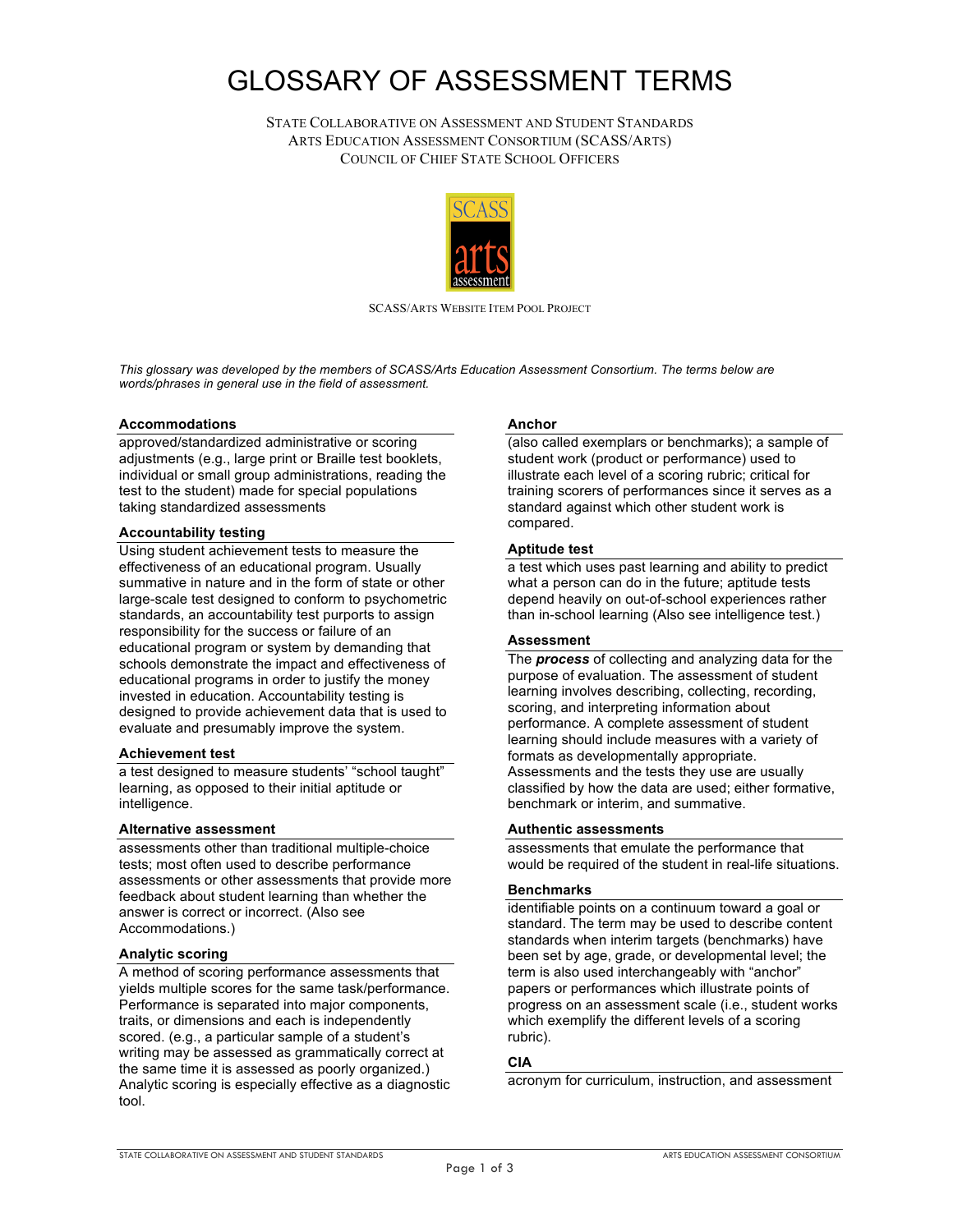# **Cohort**

 a group of students whose progress is followed and measured at different points in time.

#### **Competency test**

 a test intended to verify that a student has met standards (usually minimal) of skills and knowledge and therefore should be promoted, graduated, or perhaps deemed competent.

#### **Constructed-response assessment**

 a form of assessment that calls for the student to generate the entire response to a question, rather pencil responses on essay or short answer tests or performances which may be drawn, danced, acted out, performed musically, or provided in any other way to exhibit particular skills or knowledge. (Also referred to as open-response and open-ended than choosing an answer from a list (e.g., paper-andassessments.)

## **Context**

 which an assessment takes place (e.g., embedded in part of a large scale assessment]) the surrounding circumstances or environment in the instruction or under standardized conditions [e.g.,

## **Cornerstone assessment tasks**

 are curriculum-embedded assessment tasks that are knowledge and skills in an authentic context. These tasks are described by their originator Jay McTighe intended to engage students in applying their as:

- *curriculum embedded* (as opposed to externally imposed);
- *recurring across the grades*, becoming increasingly sophisticated over time;
- establishing *authentic contexts* for performance;
- calling for *understanding* and *transfer* via genuine performance;
- used as rich learning activities *or* assessments;
- • *integrating 21st century skills* (e.g., critical thinking, technology use, teamwork) with subject area content;
- evaluating performance with established *rubrics*;
- encouraging the best teaching; • engaging students in *meaningful learning* while
- accomplishments rather than simply a transcript of courses taken. • providing content for student portfolios so that students graduate with a *resume* of demonstrated

## **Criteria**

 (sometimes used as synonym for traits or attributes); judging; in arts assessment, the rules or guidelines used to judge the quality of a student's performance. (Also see rubric, scoring guide, and scoring criteria.) the rules or guidelines used for categorizing or

## **Criterion-referenced assessment**

 against a set of clearly defined criteria. Such assessments are used to identify student strengths and skills (which are the goals or standards of the instruction). Synonyms include: standard-based or an assessment designed to measure performance and weaknesses with regard to specified knowledge referenced, objective-referenced, content-referenced, domain-referenced, or universe-referenced.

# **Curricular alignment**

 and content match standards, instruction, assessment, or instructional resources. the degree to which a curriculum's scope, sequence,

## **Cut score**

 (also called performance standard) performance level or numerical score established by the assessment system to describe how well the student performed. decrease the number "passing" or "failing" a test. (Also see standard-setting.) The cut score can be manipulated to increase or

#### **Descriptors**

 explanations that define the levels of scoring scales (Also see criteria.)

#### **Dimension**

 specific traits, characteristics, or aspects of performance which are fairly independent of each other and can be scored separately (e.g., rhythm and melody can be scored separately for the same musical performance).

## **Disaggregate**

 (as in disaggregated data); pulling information apart (e.g., looking at the performance of various sub- groups instead of only the performance of the large group).

#### **Educational outcome**

 an educational goal, expectation, or result that occurs at the end of an educational program or event (usually a culminating activity, product, or other measurable performance).

## **Enhanced/extended multiple-choice assessments**

 selected-response assessments with additional parts (for more points); this additional part often requires or explain why they marked a particular option. the students to justify their answers, show their work,

## **Essay test**

 a paper-and-pencil test that requires students to construct their entire brief or extensive responses to higher levels of learning. the question(s); should be limited to measuring

## **Extended-response assessments**

 which requires an elaborated or graphic response an essay question or performance assessment, that expresses ideas and their interrelationships in a literate and organized manner

## **Evaluation**

 a judgment about the worth or quality of something. are used to make judgments about the success of the student or program. In education, data from tests, tasks, or performances

## **Formative Assessment**

 (Sometimes referred to as Assessment for Learning) A process used by teachers and students during achievement of intended instructional outcomes. assessments that have immediate information for process and determine what comes next in the instruction that provides feedback to adjust ongoing teaching and learning to improve students' Short-interval and usually classroom-based teachers and students to inform the instructional learning process.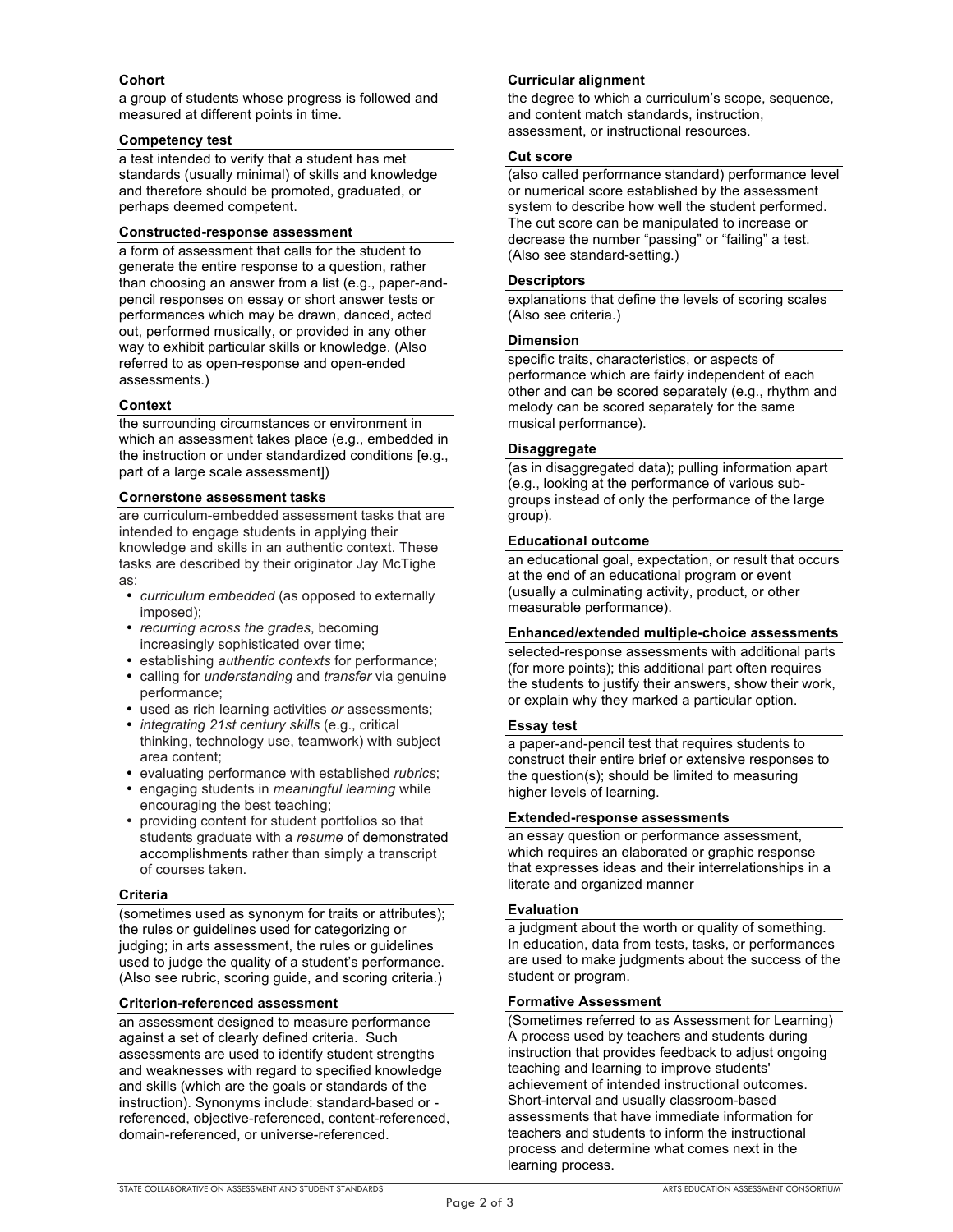## **Generalizability**

 set of assessment items/tasks are representative of performance assessment sufficient for drawing of art?); may also be an issue in drawing a sample of students from a population (i.e. the degree to which a sample of students is representative of the population the degree to which the performances measured by a the entire domain being assessed (E.g., is one conclusions about a student's ability to critique works from which it is drawn)

## **Grade equivalent**

 a score, available from some standardized tests, which describes the performance of students according to how it resembles the performance of students in various grades. A GE of 5.5 means that month of the fifth grade. the student is performing like a student in the fifth

## **Grading**

 a rating system for evaluating student work; grades are usually letters or numbers and their meaning varies widely across teachers, subjects, and systems.

## **High-stakes testing**

 any testing program for which the results have highly significant consequences for students, teachers, schools, and/or districts. These summative tests are determine effectiveness or success. frequently used as accountability devices to

# **Holistic method**

 on an overall appraisal or impression of performance rather than analyzing the various dimensions separately. A holistic scoring rubric can be specifically linked to focused (written) or implied (general impression) criteria. Some forms of holistic assessment do not use written criteria at all but rely solely on anchor papers for training and scoring. a scoring method which assigns a single score based

## **Intelligence tests**

 used to determine mental age as compared to chronological age (MA/CA x 100 = IQ [intelligence quotient]); i.e., the "average" IQ of the population is 100. Some intelligence tests do not calculate mental performance of a norm group at various performance scores with a mean or "average" score tests designed to measure general cognitive functioning; group or individually administered tests age but compare an individual's performance to the developmental levels, generating verbal and of 100.

## **Item analysis**

 a statistical analysis of the items on a selected- response test to determine the relationship of the item to the test's validity and reliability as a whole. The number and nature of the students selecting each option are analyzed.

## **Matrix sampling**

 students. Each student in the sample may be given only a small segment of the total assessment. a process used to estimate the performance of large groups through testing a representative sample of the

## **Mean**

 describe a group of scores with a single number. the arithmetic average of a group of scores; one of three measures of central tendency, a way to

## **Median**

 a measure of central tendency, which identifies the so that there is an equal number of scores above and point on the scale that separates a group of scores below it.

## **Metacognition**

 knowledge that individuals have of their own thinking processes and strategies and their ability to monitor the ability to think about one's own thinking; the and regulate those processes.

## **Multiple-choice test**

 a test consisting of items (questions or incomplete statements) followed by a list of choices from which students have to select the correct or best response.

## **Multiple measures**

 performance in a subject area (e.g., using multiple- choice items, short answer questions, and performance tasks to assess student achievement in a subject); the use of multiple measures is advocated the use of a variety of assessments to evaluate to obtain a fair and comprehensive measurement of performance

## **Mode**

 a measure of central tendency which identifies the most frequent score in a group of scores (e.g., in the group of scores: 1, 2, 8, 9,9,10, the mode is 9). **Norm** 

 students to which a norm-referenced test was initially administered (the norm group). By design, 50% of the students score below and 50% above this score. the midpoint or "average" score for the group of

# **Norm group**

 a group of students that is first administered a standardized norm-referenced test by its developers in order to establish scores for interpreting the performance of future test-takers.

## **Norm-referenced test**

 of students to an original group that took the test (the norm group); results usually reported in terms of percentile scores (e.g., a score of 90 means that the student did better than 90% of the norm group). a standardized test which compares the performance

## **Normal curve equivalent (NCE)**

 across tests with different scales and/or between students on the same test (since arithmetic manipulations should not use percentiles); it has a mean of 50, a standard deviation of 21.06 and is agencies such as Title I. a normalized standard score used to compare scores often required for reporting by federal funding

## **Open-ended assessments**

 constructed assessments (frequently tasks or problems) that require students to generate a solution answer (e.g., create a drawing that uses symbols of to a problem for which there is no single correct the Renaissance)

## **Open-response assessments**

 constructed-response assessments (ones for which students must construct the entire answer and show multiple methods of solution possible. their work) that have a single correct answer but

STATE COLLABORATIVE ON ASSESSMENT AND STUDENT STANDARDS ARTS EDUCATION ASSESSMENT CONSORTIUM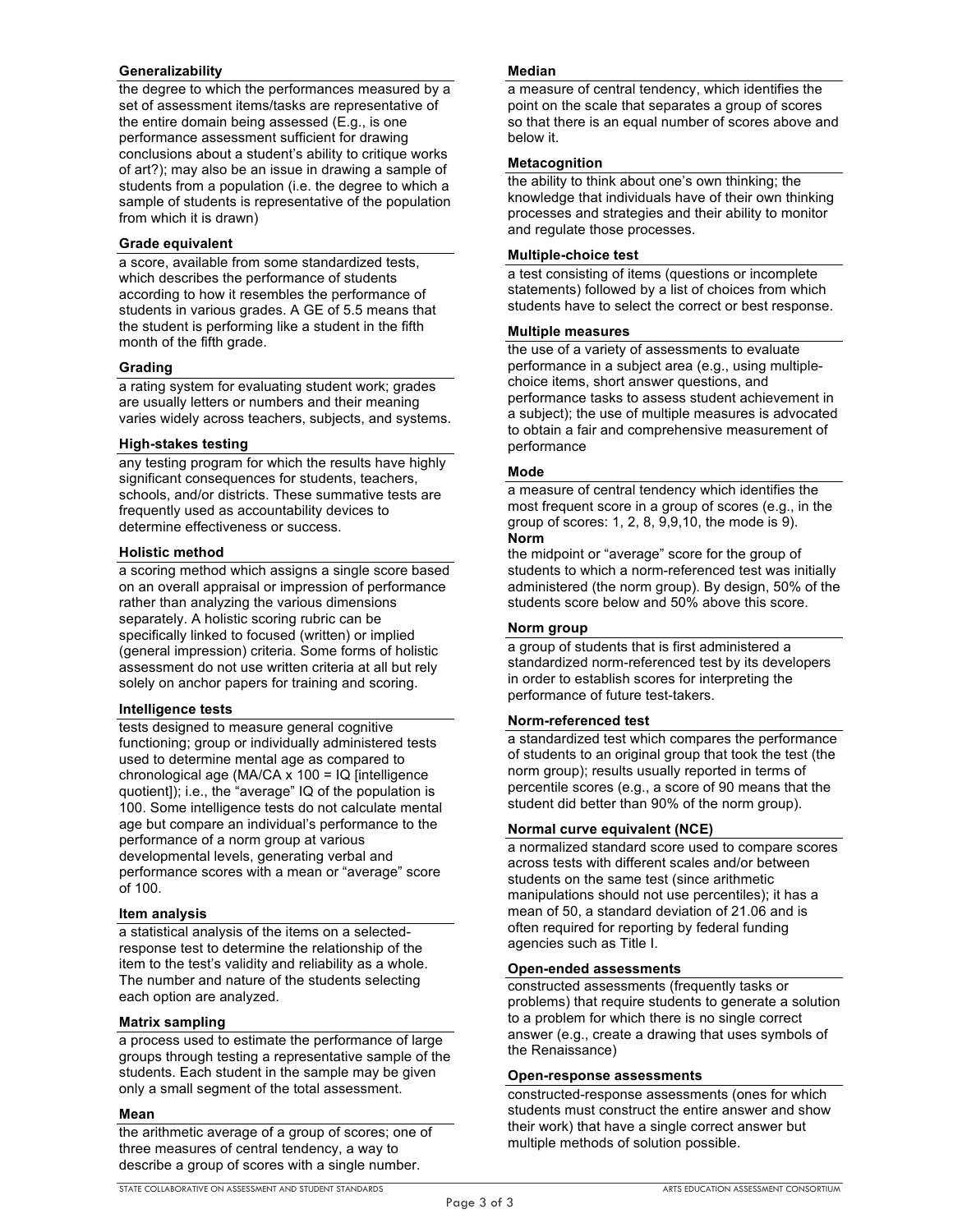## **Percentile**

 tests which describes the performance of a student as compared to that of the norm group. The range is student scoring at the 65<sup>th</sup> percentile performed better than, or as well as, 65% of the norm group. a statistic provided by standardized norm-referenced 1to 99 with 50 denoting average performance. A

## **Performance assessment**

 student's ability to directly demonstrate particular knowledge and skills. E.g., a student may be asked achievement: play a musical instrument, create or critique a work of art, or improvise a dance or a scene. These kinds of assessments (e.g., tasks, projects, portfolios, etc.) are scored using **rubrics**: a task/event/performance designed to measure a to demonstrate some physical or artistic established criteria for acceptable performance.

# **Portfolio**

 a purposeful collection of student work across time which exhibits a student's efforts, progress, or level of proficiency. Examples of types of portfolios include: showcase (best work), instructional, assessment (used to evaluate the student, and process or project (shows all phases in the development of a product or performance).

# **Primary trait scoring**

 A type of rubric scoring constructed to assess a specific trait, skill or format or the impact on a designated audience. (Also see analytic scoring.) **Project** 

 a type of performance assessment which is complex, usually requiring more than one type of activity, process, or product for completion.

## **Quartile**

 referenced test, e.g., the score falls in one of four a way of describing the position of a score on a normgroups: 0-25<sup>th</sup> percentile, 26-50<sup>th</sup> percentile, etc.

## **Quintile**

 referenced test, e.g., the score falls in one of five a way of describing the position of a score on a normgroups:  $0-20<sup>th</sup>$  percentile,  $21-40<sup>th</sup>$  percentile, etc.

## **Range**

 much a group of scores vary; range is determined by subtracting the lowest from the highest score in the the most rudimentary method of describing how group

## **Rating scale**

 gradation of numbers or labels; a Likert rating scale is a scale used to evaluate student learning using a frequently used to measure attitudes or perceptions

## **Reliability**

 a measure of the consistency of an assessment across time, judges and subparts of the assessment (assuming no real change in what is being measured).

## **Rating scale**

 numbers or labels (e.g, a Likert scale). a scale used to evaluate student learning using

# **Rubric**

 (sometime referred to as a scoring guide or scoring criteria) an established, ordered set of criteria for judging student performance/products; it includes performance descriptors of student work at various levels of achievement.

## **Sampling**

 a way to get information about a large group by examining a smaller representative number of the group (the sample).

## **Scale score**

 standardized test, which allows comparisons across sub-groups and time. (E.g., one could use scale scores to compare test results among classes, schools, and districts; or across grades from year to year.) a score indicating an individual's performance on a

# **Scaffolded assessments**

 a set of context-dependent assessments, which are sequenced to measure ascending levels of learning; (from multiple-choice to performance tasks) about a single stimulus (e.g., a specific set of materials: a particular situation, scenario, problem, or event). Since these kinds of assessments can measure a variety of kinds of learning, they provide the opportunity for diagnosis of instruction and this set usually contains a variety of item formats identification of student strengths and weaknesses.

# **Scoring criteria**

 number or a label) indicating the quality of a performance, different rules may be applied to different dimensions or traits of the performance. the rules or guidelines used to assign a score (a performance; in the analytic scoring of a

# **Scoring guide**

 directions for scoring and/or interpreting scores; the guide may include general instructions for raters, training notes, rating scales, rubric, and student work.

## **Selected-response items**

 a kind of test item for which students have to select (multiple-choice, etc.) or indicate the truth or falsity of the best or correct answer from a list of options a statement.

## **Self-assessment**

 collecting data about one's own performance for the Three types of educational standards are frequently purpose of evaluating it. Self-evaluation may include the comparison of one's own performance against established criteria, change in performance over time, and/or a description of current performance. used in education today:

## **Standard deviation**

 a measure of the variability of a group of scores. When the standard deviation is high, students are performing very differently from each other; if it is low, students are performing similarly to one another.

## **Standard error of measurement**

 reliability of a measurement instrument; a large standard error of measurement indicates that we a statistic used to indicate the consistency and have less confidence in the obtained score